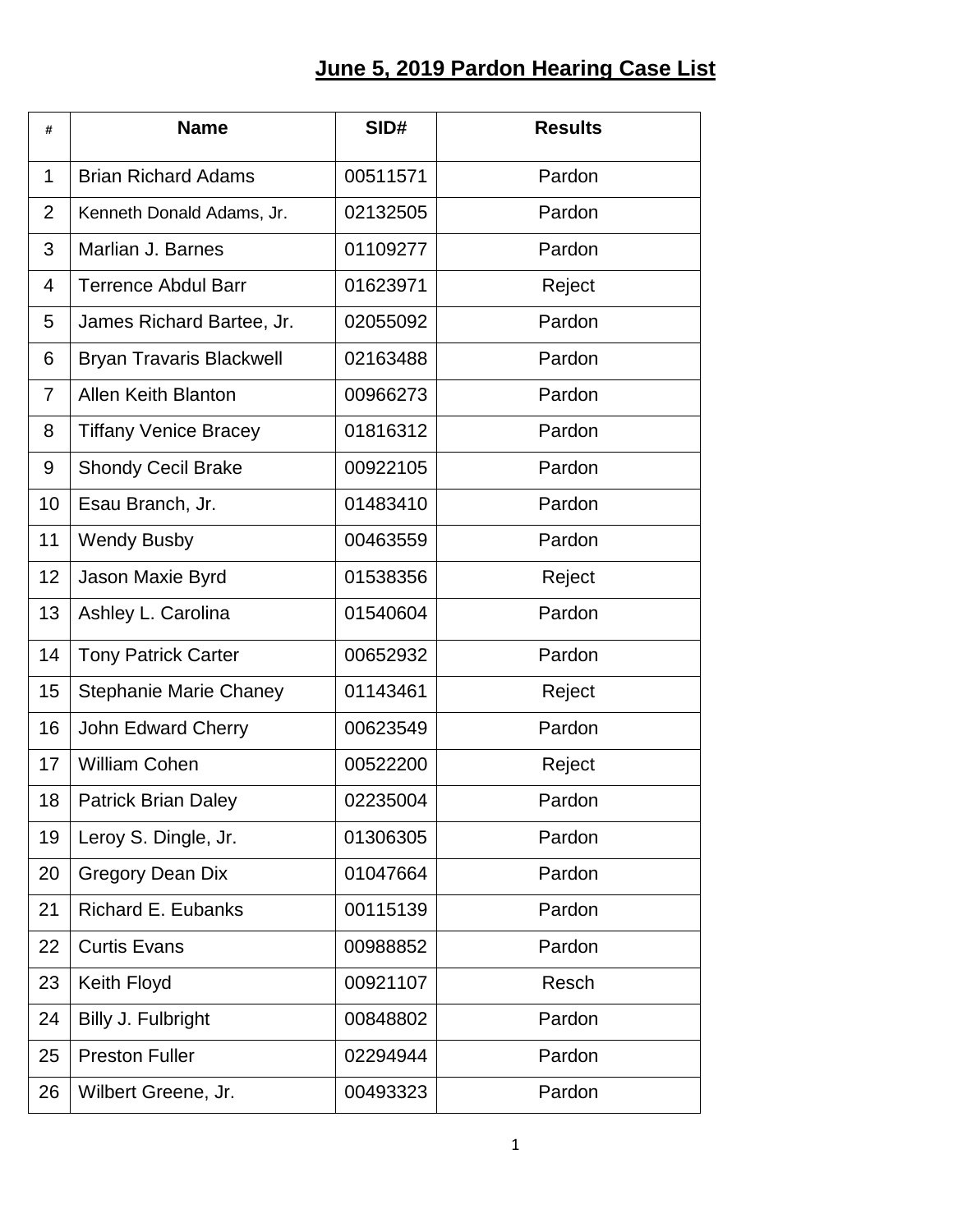## **June 5, 2019 Pardon Hearing Case List**

| 27 | <b>Terrell Michael Green-Mullen</b> | 01776119 | Pardon |
|----|-------------------------------------|----------|--------|
| 28 | <b>Daniel Shane Gwinn</b>           | 00915918 | Reject |
| 29 | <b>Cherika Denise Hall</b>          | 01290597 | Pardon |
| 30 | Terriel T. Ham                      | 00661594 | Reject |
| 31 | <b>Isaiah Hudson</b>                | L0008506 | Reject |
| 32 | Kelvin K. Hunt                      | 00961116 | Resch  |
| 33 | Michael Steven Jackson              | 01491293 | Pardon |
| 34 | David Jeffery                       | 01671379 | Reject |
| 35 | Michael Jerome Jones, Sr.           | 00761619 | Pardon |
| 36 | Daniel Kenny, Jr.                   | 01052838 | Pardon |
| 37 | <b>Edmond Cecil Killingbeck II</b>  | 00893156 | Reject |
| 38 | George Lynch, Jr.                   | 00144759 | Pardon |
| 39 | <b>Terry Dean Machen</b>            | 00788889 | Reject |
| 40 | Dennis Christopher Mahon            | 00849824 | Reject |
| 41 | Hadi Aliawni Masoud                 | 01958088 | Resch  |
| 42 | <b>Gary Shane McDowell</b>          | 01266349 | Pardon |
| 43 | Kia Mechele McDowell                | 01543949 | Pardon |
| 44 | Chadrick J. McKnight                | 02227080 | Reject |
| 45 | Marvin E. McRae                     | 00969823 | Pardon |
| 46 | Ely West O'Donald                   | 01688203 | Reject |
| 47 | Jimmy Bryan Owens                   | 1022975  | Reject |
| 48 | Moise Pack                          | 00275734 | Pardon |
| 49 | <b>Bobby Allen Patterson</b>        | 00494562 | Reject |
| 50 | <b>Joy Marie Porter</b>             | 00904252 | Pardon |
| 51 | Roy Scott Putnam                    | 00619994 | Pardon |
| 52 | Korenda Ryant                       | 00959376 | Pardon |
| 53 | Oscar Ronald Santamaria             | 00823612 | Pardon |